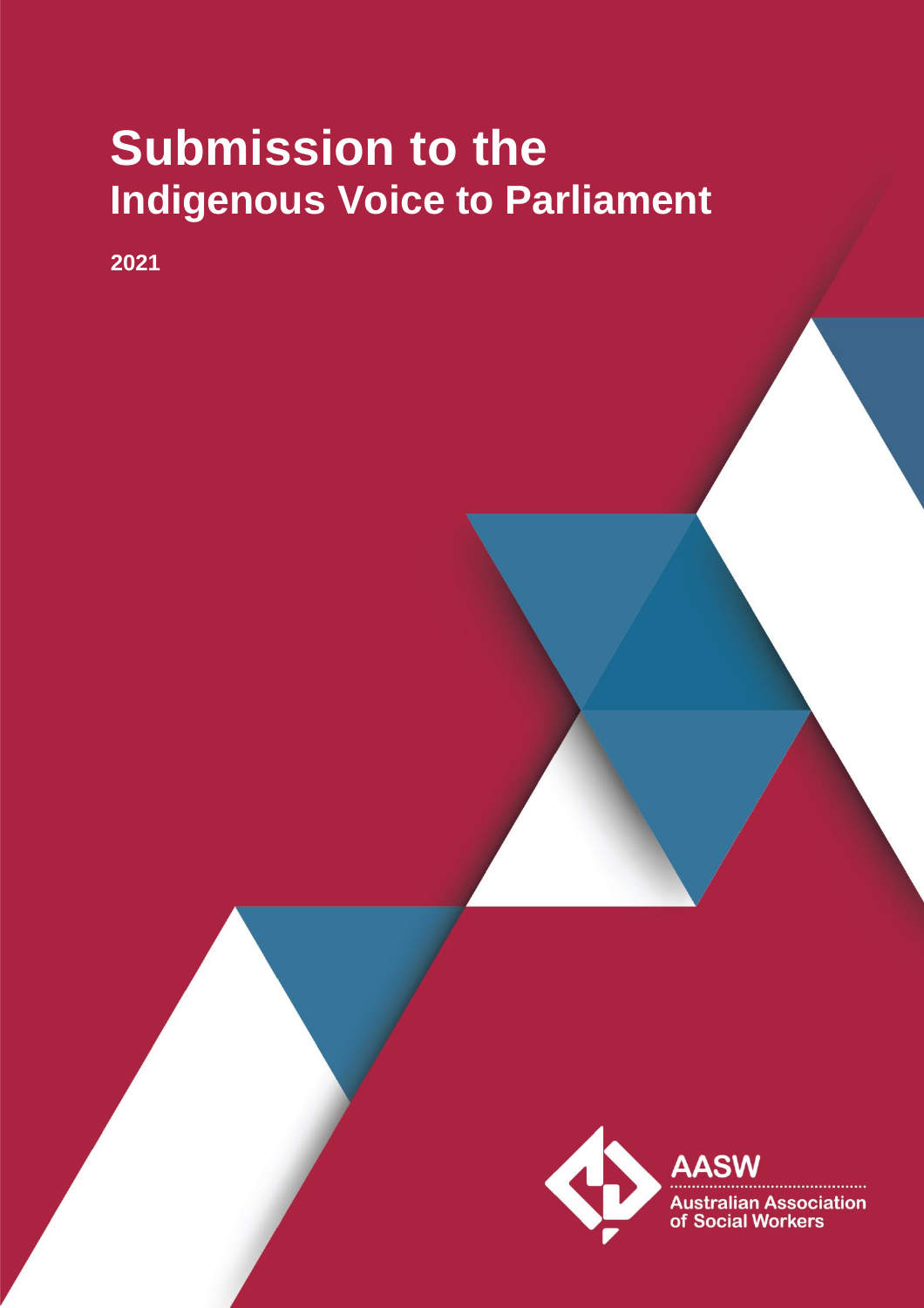## **Enquiries regarding this submission can be directed to:**

Dr Sebastian Cordoba AASW Senior Policy Advisor – RMIT Industry Fellow [sebastian.cordoba@aasw.asn.au](mailto:sebastian.cordoba@aasw.asn.au)



www.aasw.asn.au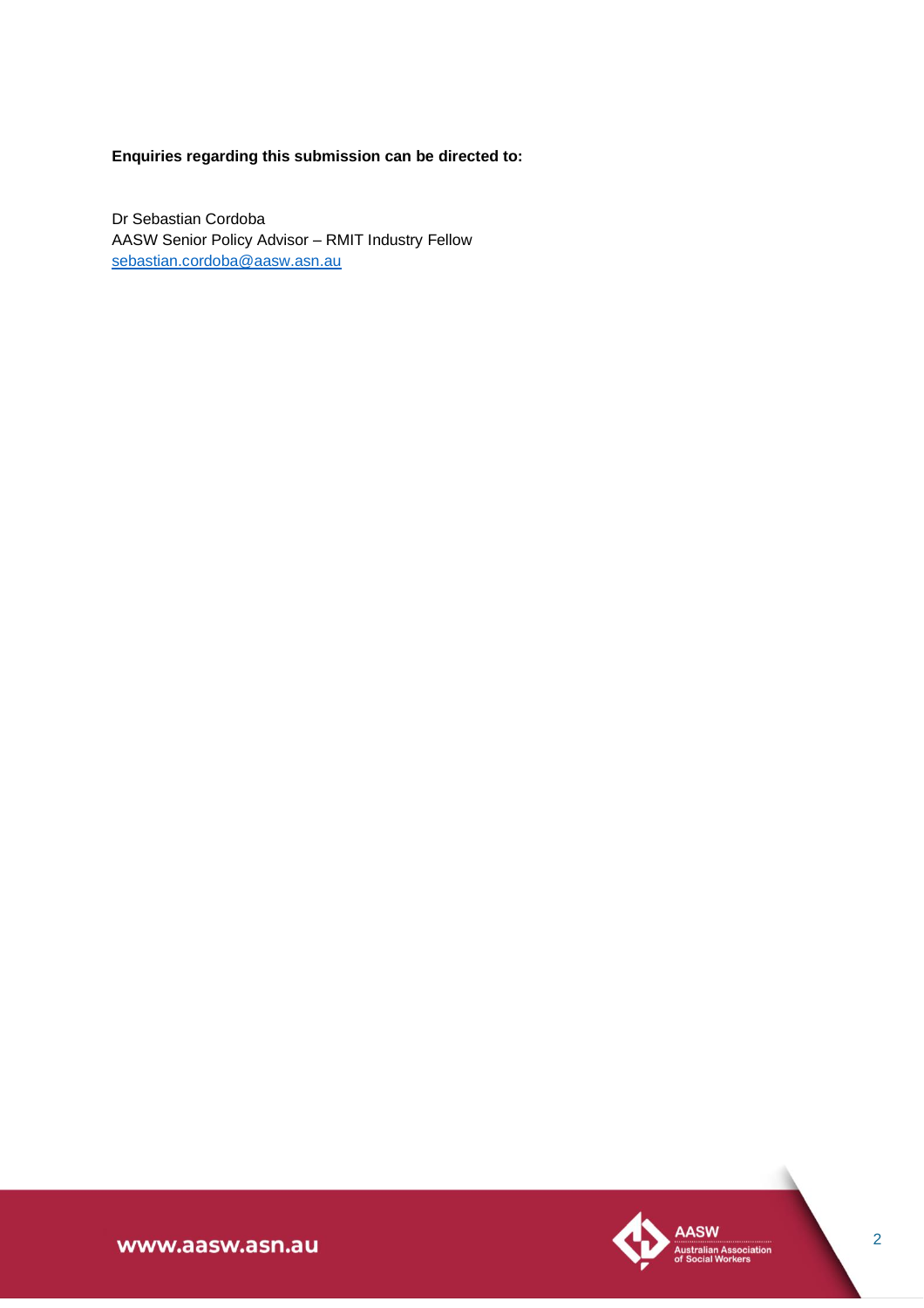## **The Australian Association of Social Workers**

The Australian Association of Social Workers (AASW) is the professional body representing more than 13,000 social workers throughout Australia. We set the benchmark for professional education and practice in social work, and advocate on matters of human rights, discrimination, and matters that influence people's quality of life.

### **The social work profession**

Social work is a tertiary qualified profession recognised internationally that pursues social justice and human rights. Social workers aim to enhance the quality of life of every member of society and empower them to develop their full potential. Principles of social justice, human rights, collective responsibility and respect for diversity are central to the profession, and are underpinned by theories of social work, social sciences, humanities and Indigenous knowledges. Professional social workers consider the relationship between biological, psychological, social and cultural factors and how they influence a person's health, wellbeing and development. Social workers work with individuals, families, groups and communities. They maintain a dual focus on improving human wellbeing; and identifying and addressing any external issues (known as systemic or structural issues) that detract from wellbeing, such as inequality, injustice and discrimination.

#### **Our submission**

The AASW welcomes the opportunity to make a submission and provide feedback on the Indigenous Voice proposals.

This submission was developed in consultation and direct engagement with AASW Aboriginal and/or Torres Strait Islander members, who form a pivotal part of the AASW and the broader social work professional community.



www.aasw.asn.au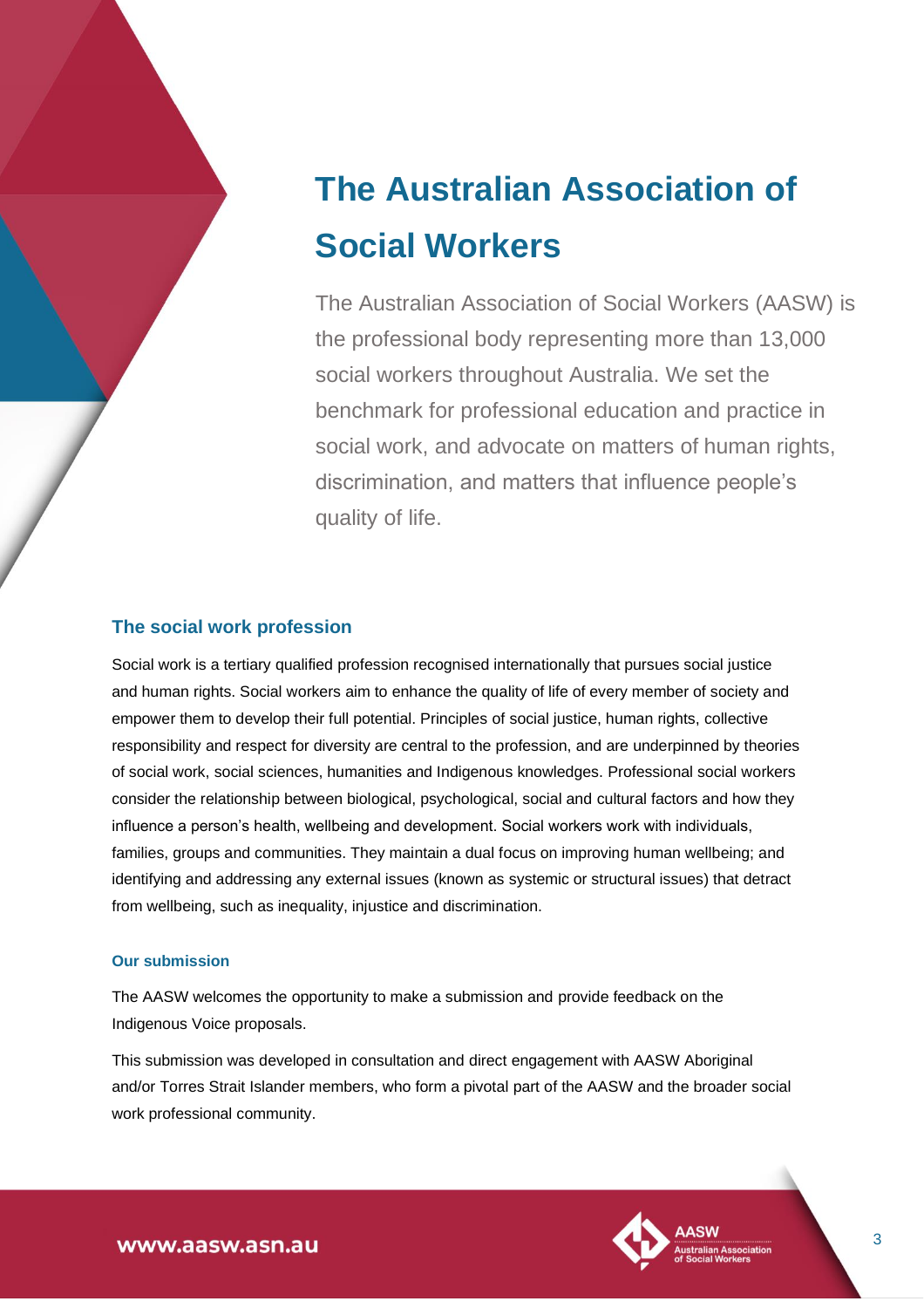The AASW acknowledges the Aboriginal and/or Torres Strait Islander peoples, the First Australians, and pays respect to their unique values, and their continuing and enduring cultures, which deepen and enrich the life of our nation and communities. We are committed to working in partnership with Aboriginal and/or Torres Strait Islander social workers and communities to achieve reconciliation. The inclusion and advancement of constitutional recognition of Australia's First Nations peoples is a significant step in advancing the voice of Indigenous Australians.

The AASW supports the Uluru Statement from the Heart, with its key elements of 'voice, treaty and truth,' including a voice to Parliament. Public debates over Australian democracy and identity need to acknowledge the place of Aboriginal and/or Torres Strait Islander people in the past and present fabric of our nation, including their traditions and contributions, in order to move forward together.

The AASW is committed to establishing and sustaining mutually respectful, inclusive, and robust connections with Aboriginal and/or Torres Strait Islander communities, colleagues, and organisations. This is so we can work collectively to address the challenges of overcoming the legacy of past injustices; and to shape a future society that upholds the richness of our diversity of thought, knowledge and beliefs.

#### **Key points in our submission**

- An Indigenous Voice and the proposals for reform have the potential to be a significant and unifying action that can help the Australian community move forward towards reconciliation.
- Without a major commitment to clear outcomes and targets, led by Aboriginal communities and stakeholders, this may prove to be another empty exercise that builds further distrust.
- Long-term commitments to action and resourcing are needed, beyond election cycles and sporadic interest from governments.
- A National Voice and building authentic partnerships require truth-telling and real understanding. Acknowledging the history of our country and the current status of Aboriginal and/or Torres Strait Islander peoples in our community is essential in building partnerships that are grounded in truth.
- AASW members endorse the position of the Uluru Dialogue and the Indigenous Law Centre that:
	- $\circ$  The government must honour its election commitment to conduct a referendum proposing the recognition of Indigenous people in the constitution, once a model for the Voice has been settled.
	- $\circ$  After a referendum has been held, enabling legislation for the Voice must be introduced into the next term of Parliament; and passed.
	- o The membership model for the National Voice must ensure previously unheard Aboriginal and/or Torres Strait Islander people have the same chance of being selected as established leadership figures.

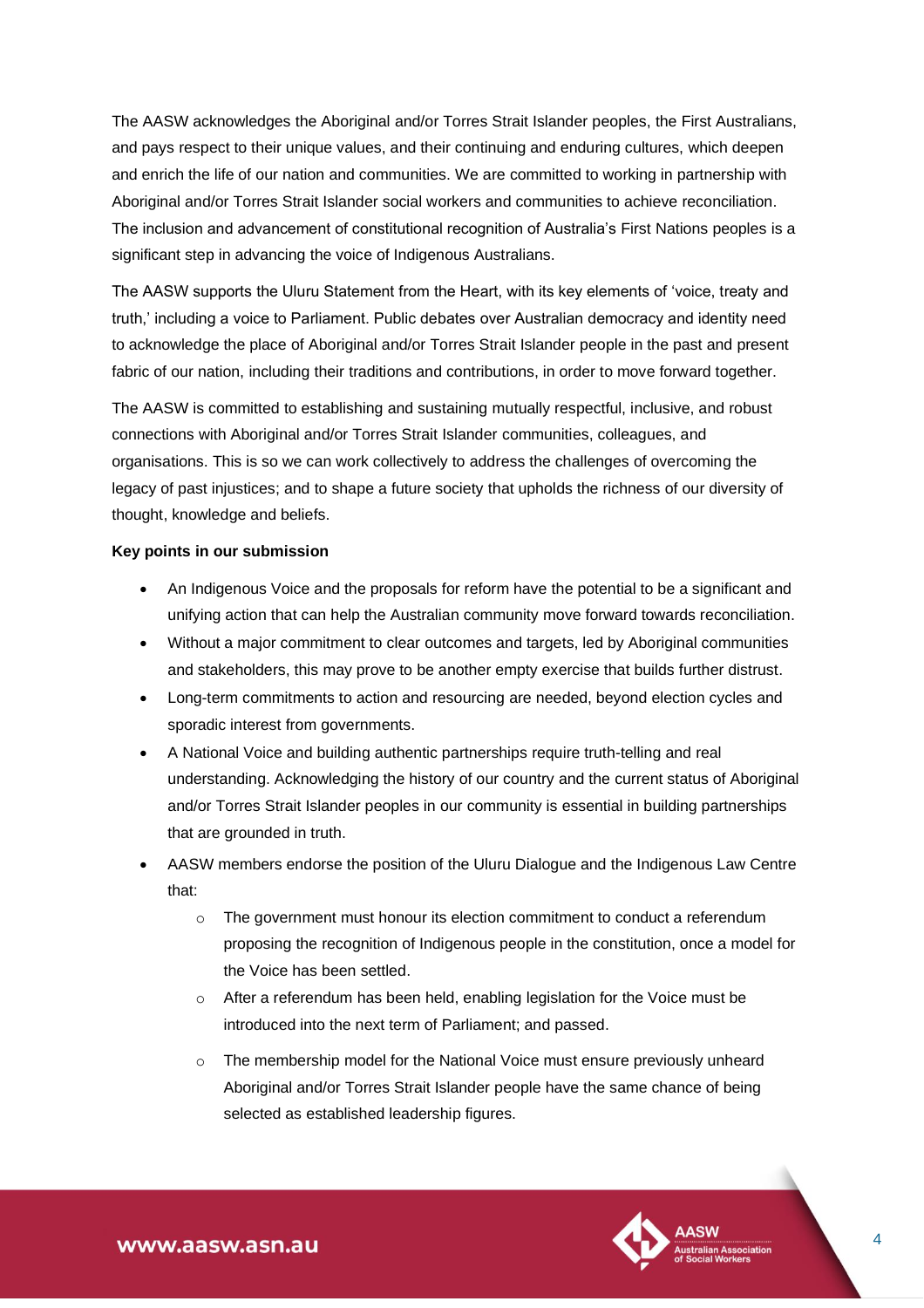#### **Response**

#### **The impact of an Indigenous Voice**

An Indigenous Voice and the proposals for reform have the potential to be a significant and unifying action that can help the Australian community move forward towards reconciliation. If the Indigenous Voice is heard and meaningful action is taken, this proposal has the potential to address structural and systemic issues that continue to negatively impact the lives of Aboriginal and/or Torres Strait Islander peoples across Australia. Every day we witness the strength and resilience of Aboriginal people, but also the continued discrimination and racism entrenched in our political, health, educational, economic and social systems. While we recognise the important steps that this action can take, AASW members have emphasised previous efforts that have ended in empty symbolism and were not accompanied with significant and collaborative action. Without a commitment to clear outcomes and targets, led by Aboriginal communities and stakeholders, this may prove to be another empty exercise that builds further distrust.

Through our consultation forums, members continually highlighted a common concern: Will the voice be heard, and will the hearing of the voice bring actions? A voice presents the much-needed foundation, but this needs to also have a positive impact in the daily lives of all Aboriginal communities. We commend this process as in principle it seems to seek genuine consultation, but members have highlighted the disparity between language and action in this government's approaches to working with Aboriginal communities, best exemplified through the Community Development Program (CDP). The CDP is just the latest incarnation of government policies that espouse the rhetoric of working with communities and adopting a bottom-up approach, but in practice perpetuate discriminatory practices that further entrench inequality. With the CEO of the Aboriginal Peak Organisations Northern Territory, John Patterson, saying that the "CDP experiment should be abandoned and replaced with a positive Aboriginal-led model that ensures a better future for our people". An Indigenous Voice must learn from past mistakes and create systems and processes that are truly Aboriginal led.

AASW members highlighted the importance of long-term commitments to action, beyond election cycles and sporadic interest from governments. Members spoke of many instances where similar initiatives were implemented at a council and State level but were soon displaced with a change of government. Recognising the Voice is a first step, but this needs to be met with the development of funding systems and structures that allow this voice and conversation to continue. Without continuity, we will be repeating the mistakes of the past and fail to achieve the progress and reconciliation that this policy intends.

#### **The Local and Regional Voice Proposal**

AASW members recognised the important level of local process and flexibility provided by the proposals. Similar processes have already been in place and from the experience of our members the proposals, if followed and adequately resourced, can address many of the shortcomings of existing

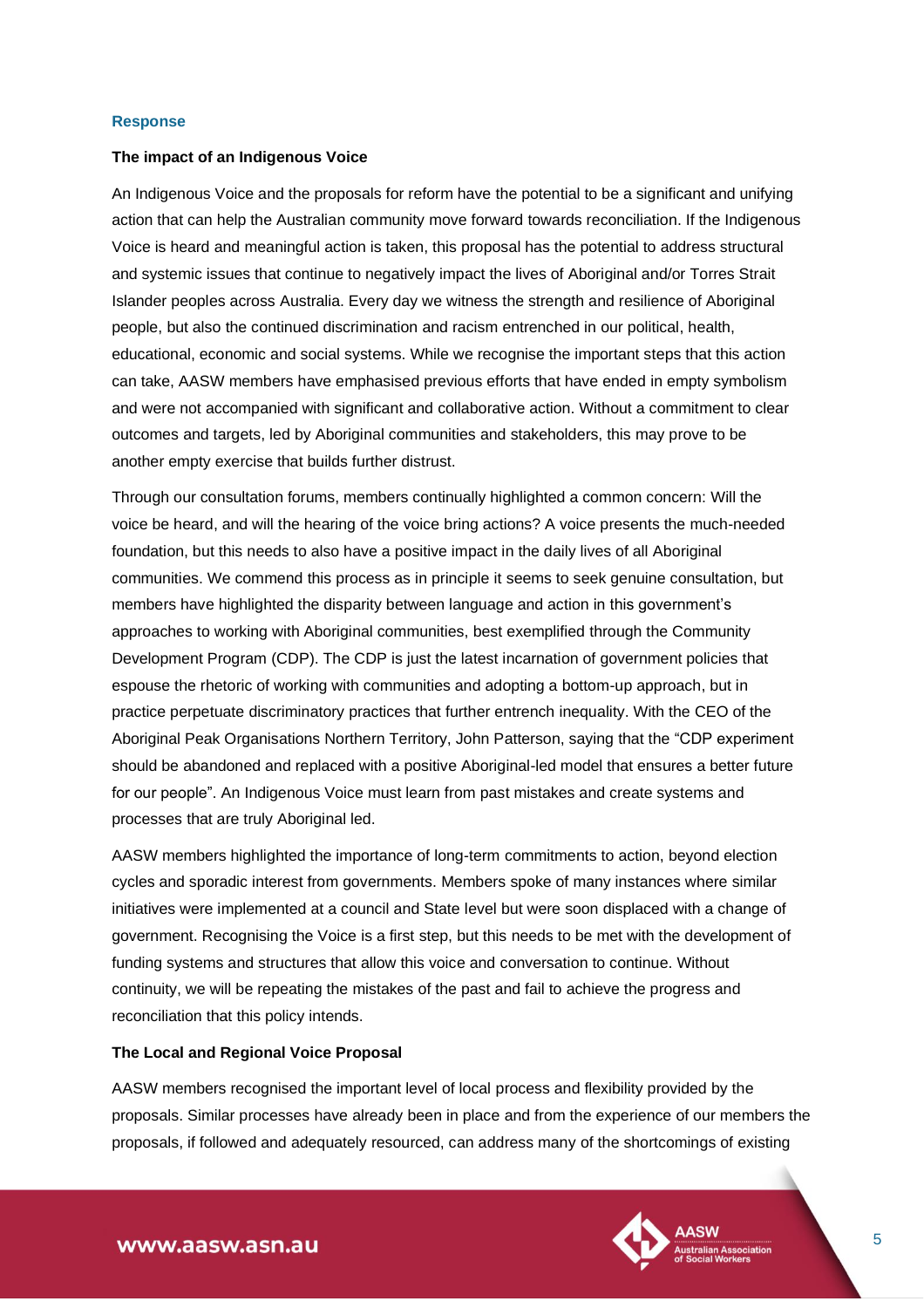processes. As identified previously this comes down to the ability of government to move beyond slogans and branding and make sure it translated into meaningful action.

Any focus on local and regional voices needs to work with and recognise the important contribution of Aboriginal organisations in the region. Aboriginal led NGOs are part of the community and have been speaking and listening for decades. This knowledge and understanding of community needs and culture is a pivotal resource that needs to be acknowledged and supported if these measures are to succeed.

AASW members have highlighted the importance of understanding what is already in place, and what is working. While this is not consistently implemented across Australia, there are numerous examples of local government having strong partnerships with Aboriginal and/or Torres Strait Islander advisory committees that are made up of traditional owners, business-people and members of the general community. The committees have been fulfilling many of the recommendations in the proposal as they serve as an important platform for Aboriginal and/or Torres Strait Islander people to raise community issues and concerns, and through the committee provide direct feedback to the council. While these processes have not been without issues, there are lessons that can be learned that will be of high importance for this proposal to succeed. From our members' experience, the key theme has been a willingness from government to build relationships and work in far more inclusive and flexible manners that may not fit with traditional Western understandings of time, place and culture. This begins with challenging the paternalism that still dominates much of the relationships between all levels of government and Aboriginal communities.

#### **Supports needed at a local and regional level**

Members emphasised the need for a significant transformation on how consultation and communication occurs at this level. Representation inherently raises a wide range of issues around who can speak for who, but from the experience of members, government and key groups, governments tend to always ask the same people providing a limited view of Aboriginal voices. This has created frustration within communities as people believe they are missing out because they are not included. The over reliance on peak bodies to speak on behalf of all the community has resulted in people not feeling as though they are part of the process, and that their voices do not matter.

Local and regional proposals need to work to better engage with all of the community and consider expanding who they speak to, exploring new ways of consultation that are more inclusive and accessible and open up spaces for dialogue. This includes clarity of process as there is a lot of trepidation within community as to where the information goes once it is shared, and the fatigue that comes with highlighting the same issues over and over with very little action. Listening to Indigenous voices must begin with challenging how non-Indigenous communities listen, and a move towards more culturally safe and appropriate methods. This includes reducing the overreliance on strict timeframes for consultation and methods (town hall meetings scheduled at unsuitable times for

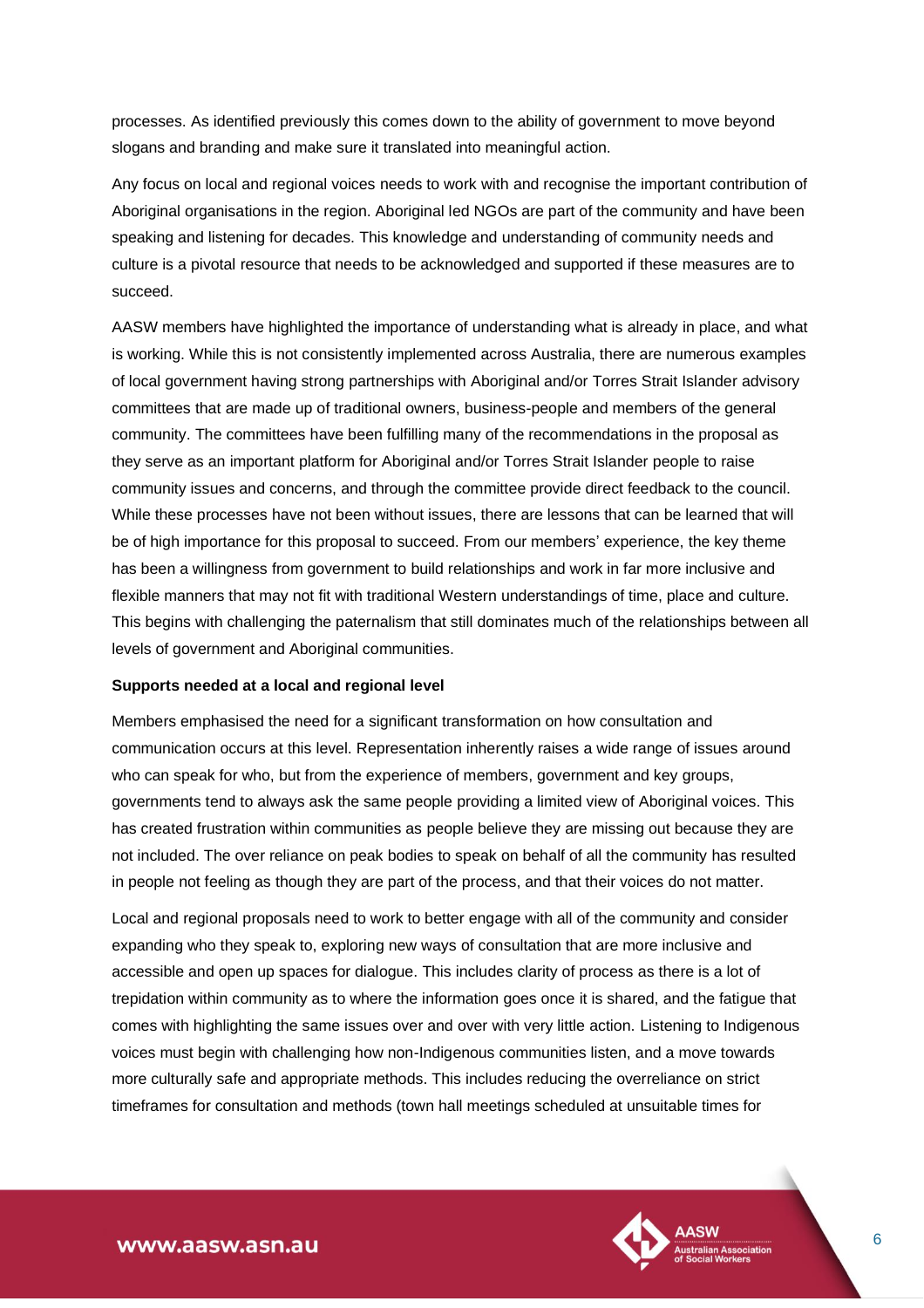example) that are not inclusive of many Aboriginal people or recognise the history of past failed attempts at consultation that resulted in little action.

Members drew attention to the fact that due to previous government policies many Aboriginal people who are displaced live in Victoria, as with many displaced people across Australia not living on their country but still being part of their local community. These experiences of displacement have not been recognised and have provided barriers for people to meaningfully engage in consultation or to be included.

#### **National Voice**

The AASW supports in principle the proposal for a national body made up of Aboriginal and/or Torres Strait Islander people that would provide advice to the Australian Parliament and Government on relevant laws, policies and programs and would engage early on with the Australian Parliament and Government in the development of relevant policies and laws. The national body could have a muchneeded role in addressing major deficiencies in our current system by connecting with views from local communities, better work with existing bodies, structures and organisations and advising on national matters that are critically important to the social, spiritual and economic wellbeing of Aboriginal and/or Torres Strait Islander people.

As has been highlighted previously, members share significant concerns in the gap between language and action, especially given past national policies that have proposed similar ideas but failed in their practical application. In particular, the Closing the Gap strategy.

Since its implementation in 2008, we have seen a continued lack of progress in achieving the outcomes, highlighting that there needs to be a significant reconceptualization of the targets and the processes. It took 10 years and continued advocacy from Aboriginal groups and communities before government reviewed its processes to become more inclusive of Aboriginal voices but from the experience of our members there is still great trepidation as to how these changes will translate into daily life of Aboriginal peoples. It is also further evidence that without serious commitments to action, the National Voice can become another exercise in symbolic but meaningless action.

Indigenous groups and communities have been calling for a major rethink of how we understand the "Gap", with little progress. Australia currently views the Closing the Gap targets through a Western lens and uses colonial structures, for example the Western education system, to measure progress. This is not how First Nations people shape their worldview, and it is not the way to see real progress in eradicating the inequality experienced by First Nations people. The only way to Close the Gap is to stop seeing First Nations people as if they are the problem, or as if they are entrenched in the problem. We need to start ensuring that everyone, regardless of their age and location have access to their language and their culture, and that this is done in a culturally appropriate and safe manner.

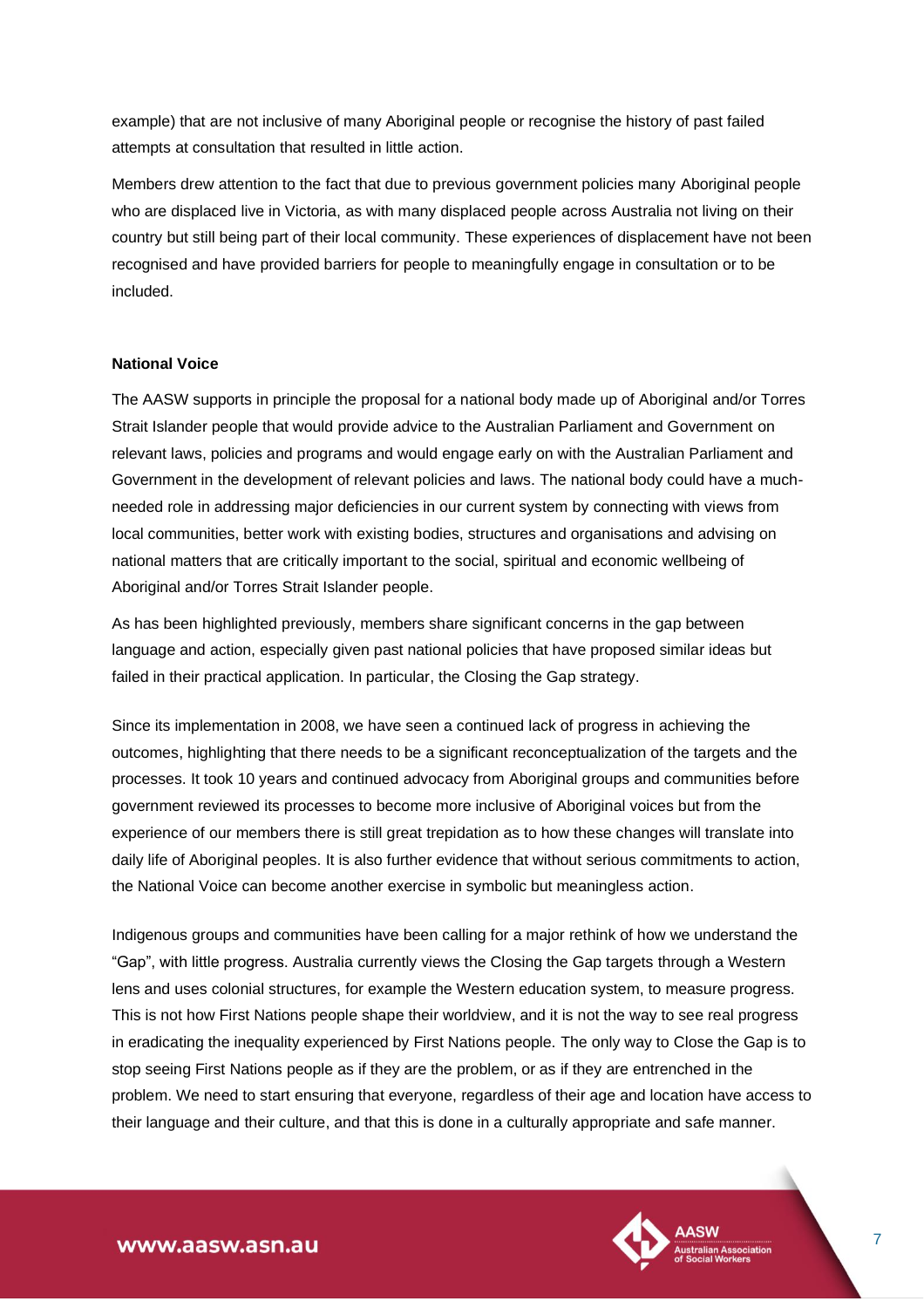A National Voice and building authentic partnerships requires truth-telling and real understanding. Acknowledging the history of our country and the current status of Aboriginal and/or Torres Strait Islander peoples in our community is essential in building partnerships that are grounded in truth. It starts at the very top with the Federal government moving away from a deficit understanding and being proud of Aboriginal culture and people. For thousands of years this land was criss-crossed by generations of Nations who were spiritually and culturally connected to this country and whose adaptation and intimate knowledge of Country enabled sustainable management of the land. This nation's story is thousands of years old and did not begin with documented European colonisation. The very first footprints on this continent were those belonging to First Nations peoples and governments must recognise that sovereignty was never ceded.

A National Voice is ultimately about education, it is about the past and enduring legacies and we can never move forward if this is not recognised.

#### **Youth and Disability Advisory Groups**

AASW members commended the recognition of the diverse range of Aboriginal experiences, including the important role that the young people will have in this process. In the 2016 census, more than half (53%) Aboriginal and/or Torres Strait Islander people were under the age of 25 years. In comparison, almost one in three (31%) non-Indigenous people were under 25. The next generation needs to be supported and included in all processes given it is their future that this will ultimately impact.

#### **Indigenous Voice and Constitutional Recognition**

Both major political parties went to the 2007 federal election with a commitment to recognise Aboriginal and/or Torres Strait Islander people in the Australian Constitution. It can therefore be assumed that there is significant support and a clear mandate for the proposal that our Constitution should acknowledge the place of the continent's first inhabitants and traditional custodians.

In fact, the idea had initially been suggested by then Prime Minister the Hon John Howard, but was quickly echoed by the then Opposition Leader, Kevin Rudd, who was elected but deferred action on it. It was Prime Minister the Hon Julia Gillard who commissioned the process that resulted in the Uluru Statement from the Heart and its call for a Voice to Parliament. By then, the Prime Minister was The Hon Malcolm Turnbull who erroneously asserted that the Voice to Parliament required a third chamber of Parliament and dismissed the Uluru Statement. This mistake threatened to derail more than a decades' worth of hard work and progress.

During this period, progress on improving the life and well-being outcomes for Aboriginal and/or Torres Strait Islander people has been both slow, and the subject of multiple policy changes. Although some of these changes in policy have been motivated by a desire to improve outcomes for Aboriginal people, the opinions of Aboriginal people themselves have been disregarded and the

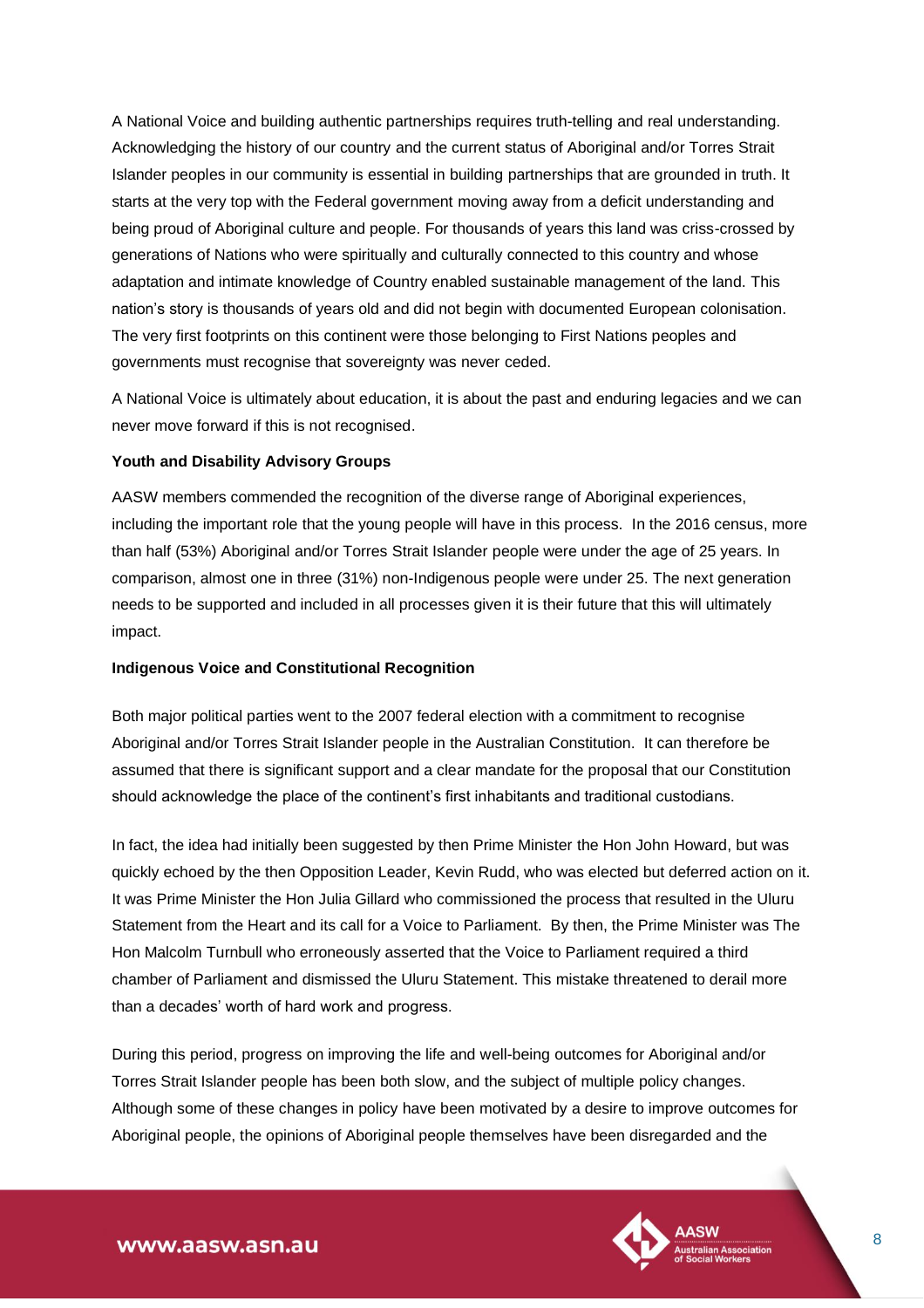policies have gone ahead, despite their opposition. Crucially, the most egregious instances of harmful policy change have only been possible because of changes to Commonwealth Legislation. For example, the Northern Territory Intervention after the "Little Children are Sacred" report required that the Commonwealth's Anti-discrimination Legislation was overturned before the intervention could be implemented.

It is clear to AASW members that there is a direct link between improving the outcomes for Aboriginal and/or Torres Strait Islander peoples on the one hand, and meaningful participation in the legislative process, on the other. That participation depends on recognition in the Australian constitution. In other words, it is only after recognition has been enacted into our constitution, that the government will be able to take the next step and legislate so that Aboriginal and/or Torres Strait Islander people can participate directly in parliamentary decision making via a Voice to Parliament.

For that reason, AASW members endorse the position of the Uluru Dialogue and the Indigenous Law Centre that

1. The government must honour its election commitment to a conduct a referendum proposing a recognition of Indigenous people in the constitution, once a model for the Voice has been settled;

2. After a referendum has been held, enabling legislation for the Voice must be introduced into the next term of Parliament; and passed

3. The membership model for the National Voice must ensure previously unheard Aboriginal and/or Torres Strait Islander people have the same chance of being selected as established leadership figures.

#### **Conclusion**

The AASW welcomes the opportunity to make a submission to this consultation and the opportunity to discuss any of the points raised here further.